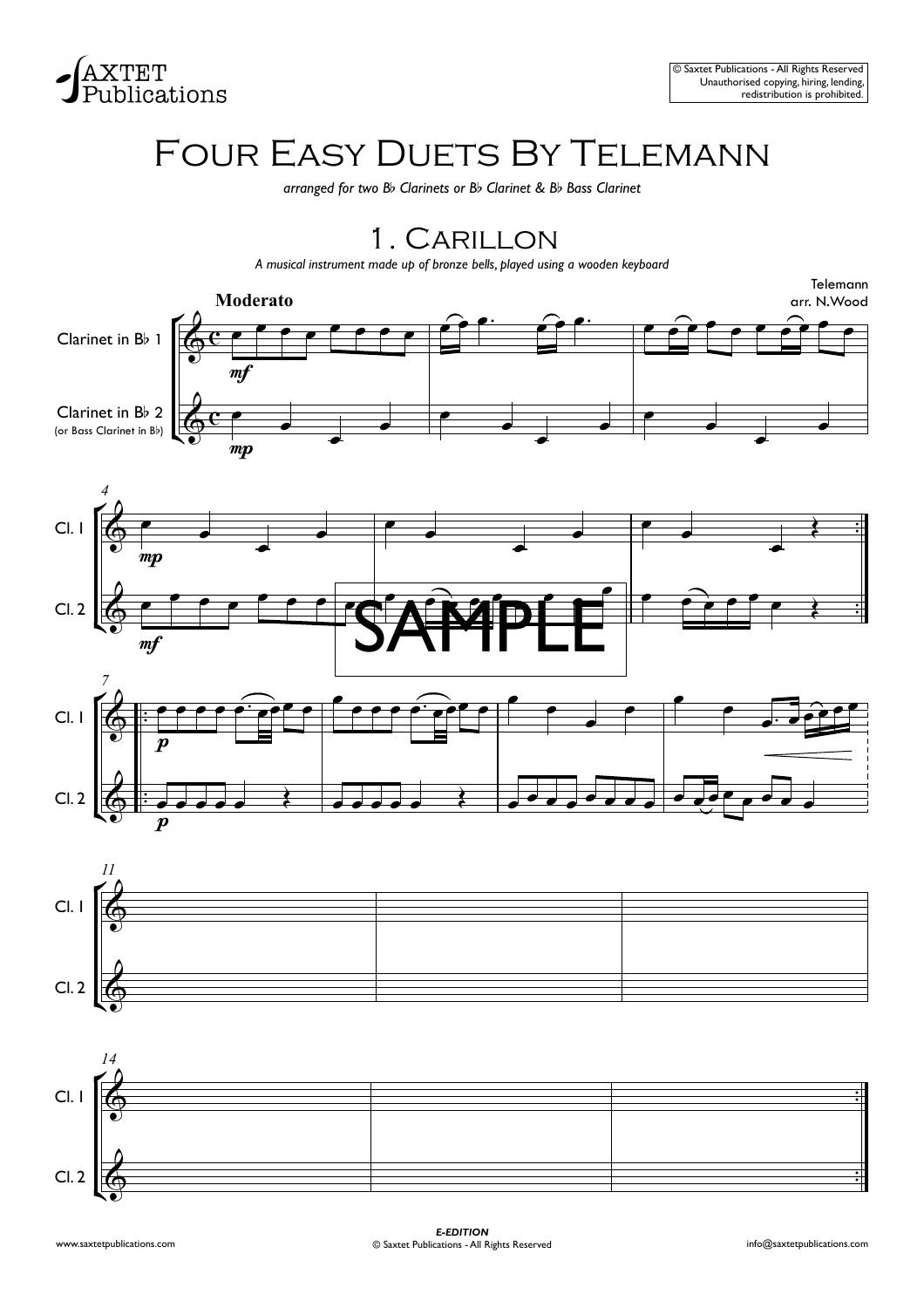### *E-EDITION*

Four Easy Duets by Telemann - SAMPLE

### 2. Polonoise









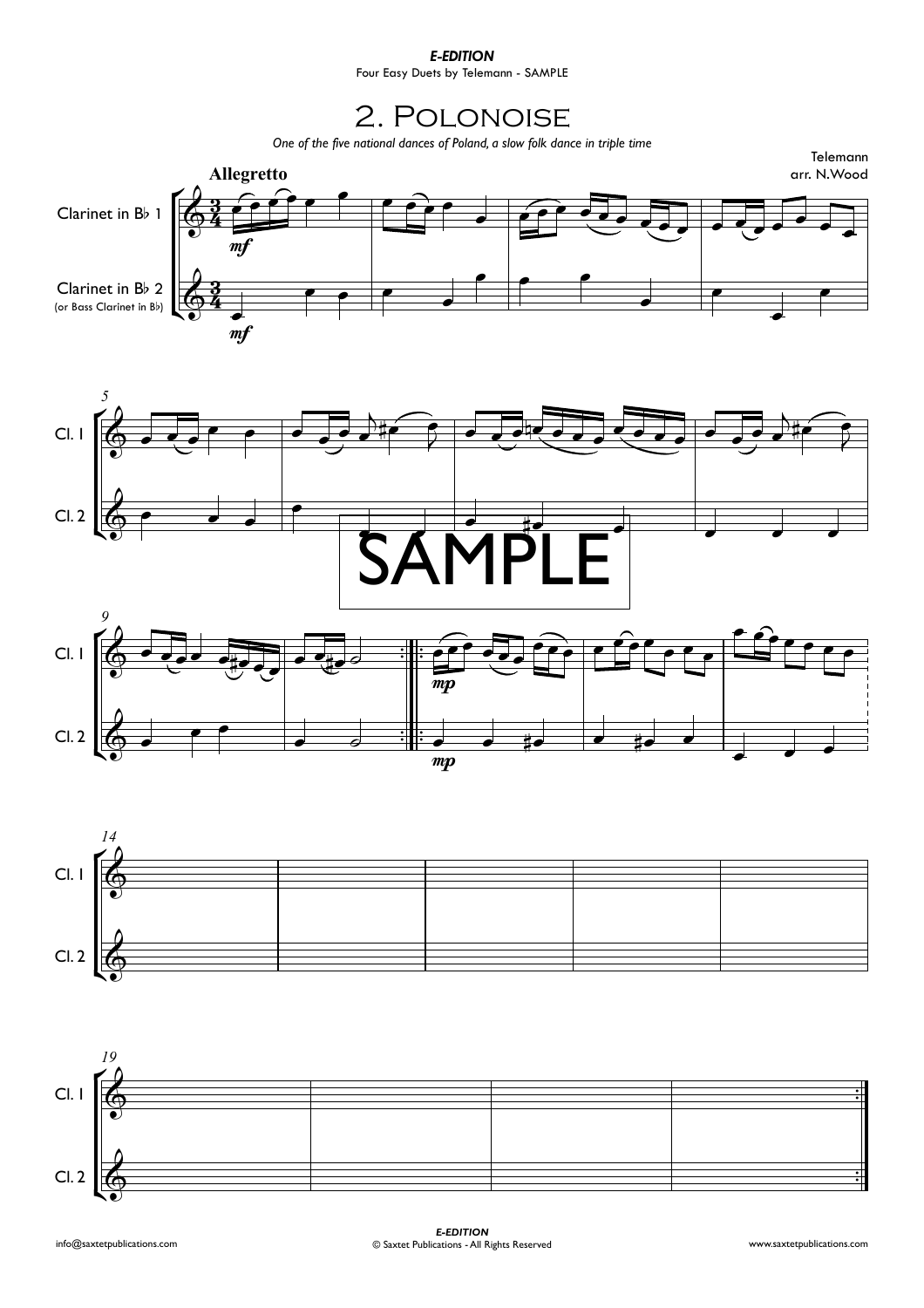#### *E-EDITION*

Four Easy Duets by Telemann - SAMPLE

### 3. TROMPETTE

*An air is a lyrical instrumental piece of music*